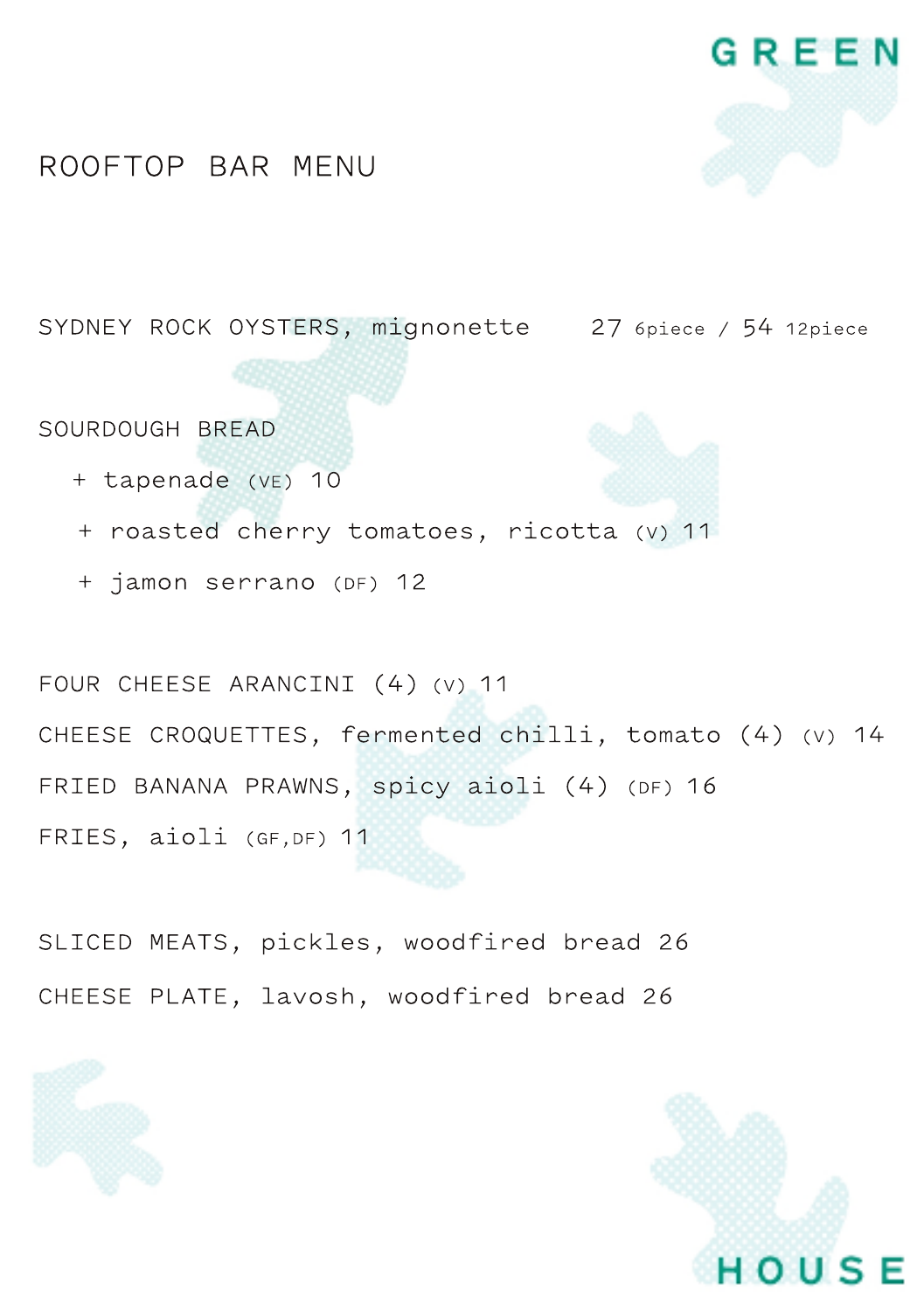# **COCKTAILS**

| <b>ROOFSIDE</b><br>lemon myrtle infused Bombay Sapphire, elderflower, mint, lime | 20 |
|----------------------------------------------------------------------------------|----|
| HIGH ROLLER<br>Diplomatico aged rum, sloe gin, apricot brandy, lime              | 20 |
| THE SHORE CLUB<br>42 Below vodka, Aperol, passionfruit, lime, absinthe, aquafaba | 20 |
| RUBY RITA<br>Corazon blanco, Campari, grapefruit, lime                           | 20 |
| Penny Pincher<br>Penny Blue VSOP rum, mango, citrus, orgeat                      | 20 |
| STRAWBERRY KISSES<br>Bombay Sapphire, Pimms, strawberry, lime, bitters           | 20 |
| OFF YA TREE<br>banana infused bourbon, amaretto, chocolate, lemon, aquafaba      | 20 |
| IN THE PINK SPRITZ<br>Grey Goose, cherry, lime, cranberry, soda                  | 20 |

## TREAT YO' SELF MENU 24

MARTINI dirty/dry or perfect Star of Bombay or Grey Goose

NEGRONI Star of Bombay, Campari, Antica Formula

MARGARITA up or on the rocks Patron reposado, Gran Marnier, lime

DAQUIRI up or on the rocks Bacardi 8 year, sugar, lime



GREEN